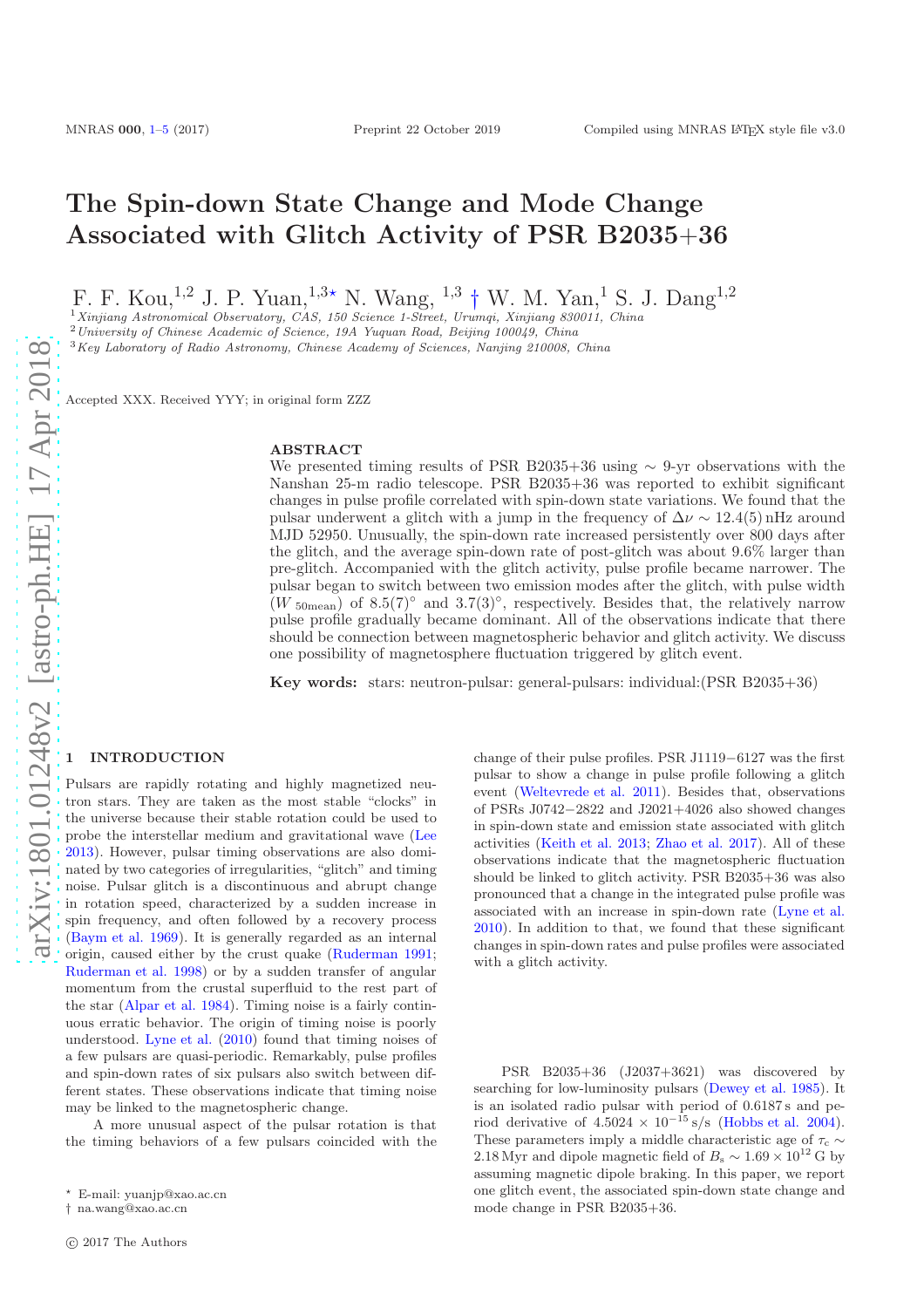# 2 F.F. Kou et al

## 2 OBSERVATION METHODS

Pulsar timing observations of Xinjiang Astronomical Observatory (XAO) are carried out by the 25-m telescope at Nanshan. The receiver has a bandwidth of 320 MHz centered at 1540 MHz. An analogue filterbank (AFB) with  $128\times2.5$  MHz sub-channels was used to obtain data before 2010. After January 2010, the observation data was obtained by a digital filterbank (DFB) with  $1024 \times 0.5 \text{ MHz}$  sub-channels. PSR B2035+36 has been generally observed three times per month. The integrate times were  $4\sim16$  minutes .

Off-line data were de-dispersed and summed in time and frequency to produce total intensity profiles, and the total intensity profiles were cross-correlated with standard profiles to determine local pulse time-of-arrivals (ToAs). Local ToAs were corrected to the Solar-system using the standard tim-ing program TEMPO2<sup>[1](#page-1-0)</sup> [\(Edwards et al. 2006](#page-4-12); [Hobbs et al.](#page-4-13) [2006](#page-4-13)) with Jet Propulsion Laboratories planetary ephemeris DE 421 [\(Folkner et al. 2009\)](#page-4-14). ToAs were weighted by inverse square of their uncertainties.

The expression of the pulse phase  $\phi$  of the standard timing model is:

$$
\phi(t) = \phi_0 + \nu(t - t_0) + \frac{1}{2}\dot{\nu}(t - t_0)^2 + \frac{1}{6}\ddot{\nu}(t - t_0)^3, \quad (1)
$$

where  $\phi_0$  is the phase at time  $t_0$ ,  $\nu$ ,  $\dot{\nu}$  and  $\ddot{\nu}$  are pulse frequency and its derivatives, respectively.

Pulsar glitch is described by a combination of step changes of  $\nu$  and  $\dot{\nu}$ :

<span id="page-1-2"></span>
$$
\nu(t) = \nu_0(t) + \Delta \nu_p + \Delta \dot{\nu}_p t + \Delta \nu_d e^{-t/\tau_d}, \qquad (2)
$$

$$
\dot{\nu}(t) = \dot{\nu}_0(t) + \Delta \dot{\nu}_p + \Delta \dot{\nu}_d e^{-t/\tau_d}, \qquad (3)
$$

where  $\nu_0$  and  $\dot{\nu}_0$  are pulse frequency and its derivative from per-glitch timing model,  $\Delta \nu_p$  and  $\Delta \dot{\nu}_p$  are the permanent changes of frequency and its derivative of the postglitch relative to the pre-glitch values,  $\Delta \nu_d$  and  $\Delta \dot{\nu}_d$  represent the amplitude of the exponential decay on a timescale  $\tau_d$ 

## 3 ANALYSIS AND RESULTS

To investigate the long-term timing behaviors and the associated pulse profile changes of PSR B2035+36, observational data between Aug. 2002 and Aug. 2012 (MJD 52496 ∼ 55899) were extracted. We adopted astronomic ephemeris given by [Hobbs et al.](#page-4-11) [\(2004](#page-4-11)) to obtain the best fitted timing parameters. The rotational parameters of PSR B2035+36 derived by fitting the timing model to pre- and post-glitch data are presented in Table [1.](#page-2-0) Uncertainties in the fitted parameters were taken to be twice the formal uncertainties obtained from TEMPO2.

### 3.1 The glitch activity and spin-down rate change in PSR B2035+36

Fig. [1](#page-1-1) shows the variations of frequency  $\nu$  and its first derivative  $\dot{\nu}$  during our data span, derived by independent fitting



<span id="page-1-1"></span>**Figure 1.** Variations of  $\nu$  and  $\dot{\nu}$  of PSR B2035+36 by fitting  $\nu$  and  $\dot{\nu}$  for small sections of data. Each section contains about 15 TOAs and repeats for 10 ToAs, (a) variations of frequency  $\Delta \nu$  relative to the pre-glitch solutions; (b) variations of the first frequency derivatives. The dashed line is the glitch epoch of MJD 52950, and the dot-dashed line is the epoch at MJD 53800.

 $\nu$  and  $\dot{\nu}$  to short sections of data, with each section containing about 15 TOAs and repeating for 10 ToAs. The top panel shows that there was a small jump in  $\nu$  resulting from glitch around MJD 52950 (dashed line) and the bottom panel shows that the spin-down rate  $|\dot{\nu}|$  changed significantly accompanied with the glitch. By fitting Equation [2,](#page-1-2) we obtained the glitch parameters, presented in Table [2.](#page-2-1) It was noted that as there was no obvious exponential recovery process observed, we excluded the term of the exponential decay in this fitting. Unusually, the spin frequency of postglitch decreased monotonically over more than 1000 days, resulting that the observed spin frequency was much smaller than the pre-glitch. This was caused by a significant permanent increase in | $|\dot{\nu}|$  ( $\Delta \dot{\nu}_p \sim -0.84(3) \times 10^{-15} \,\mathrm{s}^{-2}$ ) along with a small glitch  $(\Delta \nu_p \sim 12.4(5) \text{ nHz})$ . The corresponding glitch size and fractional change in spin-down rate were  $\Delta \nu / \nu \sim 7.7(8) \times 10^{-9}$  and  $\Delta \nu / \nu \sim 0.067(8)$ , respectively.

It's worth noting that  $|\dot{\nu}|$  increased persistently over 800 days after the glitch, which was opposite to the typical post-glitch behavior. The average  $|\dot{\nu}|$  of post-glitch was about 9.6% larger than pre-glitch. What's more interesting is that the glitch also induced significant change in the evolution of  $|\dot{\nu}|$ , in other words, the spin-down state. As shown in the bottom panel of Fig. [1,](#page-1-1) compared with the variation trend of pre-glitch,  $|\dot{\nu}|$  of post-glitch evolved to a stabler state. Additionally, we notice that the long term timing behavior of post-glitch underwent a visible change around MJD 53800 (dot-dashed line). To investigate the detailed rotational behavior of PSR B2035+36, timing solutions were obtained separately. Compared with the first period of MJD 52985∼53794, |ν of the second period (MJD 53816∼55899) was much stable with a smaller  $|\ddot{\nu}|$ .

<span id="page-1-0"></span><sup>1</sup> http://www.atnf.csiro.au/research/pulsar/tempo2/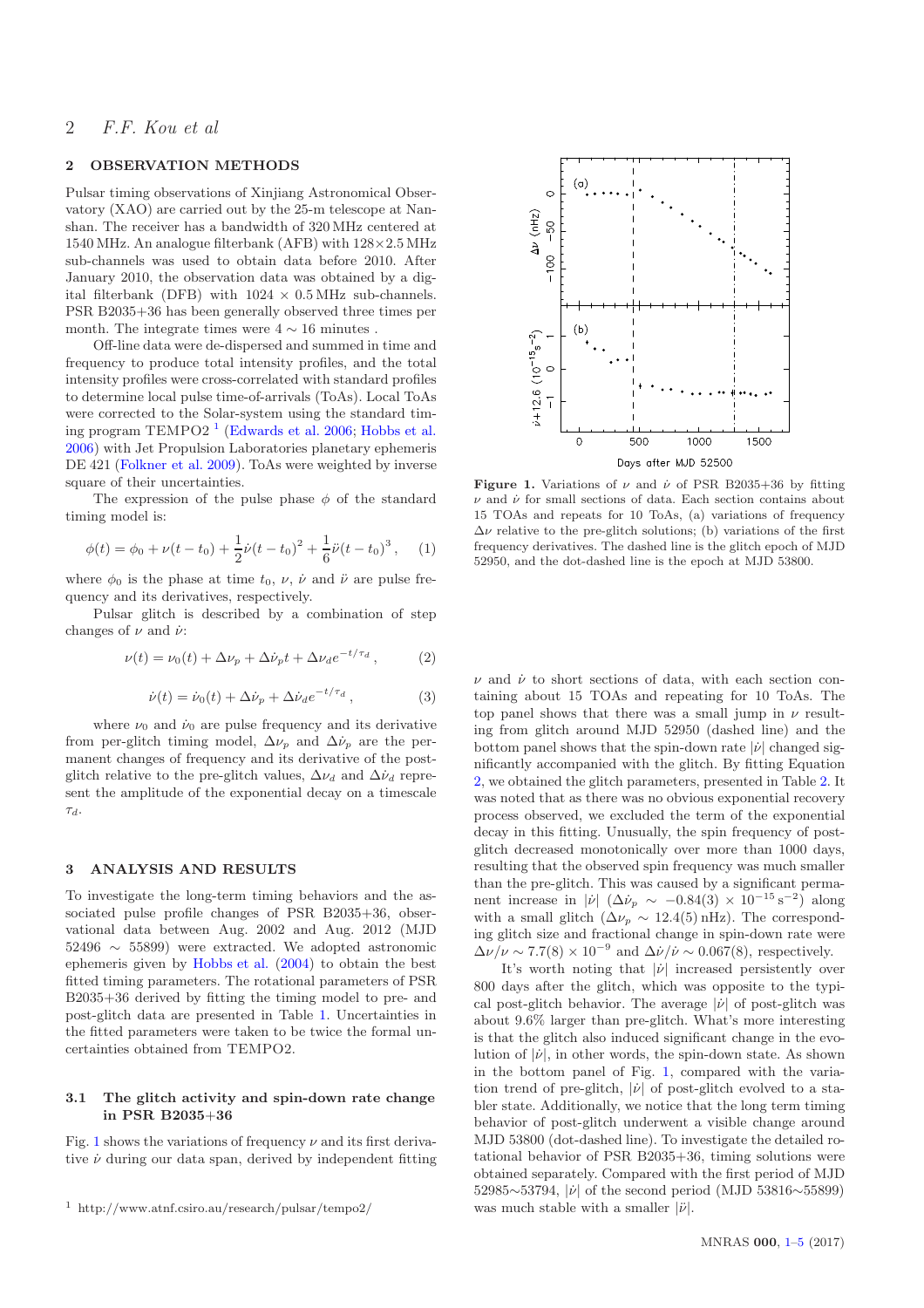Table 1. Timing parameters of PSR B2035+36.

<span id="page-2-0"></span>

| Parameters                                                            | Pre-glitch                   | Post-glitch                  |                               |  |  |
|-----------------------------------------------------------------------|------------------------------|------------------------------|-------------------------------|--|--|
| Pulsar Name                                                           | $B2035+36(J2037+3621)$       |                              |                               |  |  |
| R.A.(h:m:s)                                                           |                              | 20:37:27.44(3)               |                               |  |  |
| Decl.( $\circ$ :':'')                                                 |                              | $+36:21:24.1(3)$             |                               |  |  |
| Pulse frequency, $\nu$ (s <sup>-1</sup> )                             | 1.61625000020(6)             | 1.61624924998(3)             | 1.616247561227(9)             |  |  |
| First derivative of pulse frequency, $\dot{\nu}$ (s <sup>-2</sup> )   | $-1.2037(5) \times 10^{-14}$ | $-1.3258(1) \times 10^{-14}$ | $-1.32670(1) \times 10^{-14}$ |  |  |
| Second derivative of pulse frequency, $\ddot{\nu}$ (s <sup>-3</sup> ) | $-2.3(2) \times 10^{-23}$    | $-5.2(2) \times 10^{-24}$    | $8.32(7) \times 10^{-25}$     |  |  |
| Data Span (MJD)                                                       | 52496 - 52907                | 52985 - 53794                | 53816 - 55899                 |  |  |
| Zero epoch for the timing solution (MJD)                              | 52701                        | 53389                        | 54858                         |  |  |
| Number of ToAs                                                        | 37                           | 58                           | 216                           |  |  |
| Rms timing residual $(\mu s)$                                         | 912                          | 1280                         | 1234                          |  |  |
| Time Scale                                                            |                              | <b>TDB</b>                   |                               |  |  |
| Solar system ephemeris model                                          |                              | <b>DE 421</b>                |                               |  |  |

Table 2. Glitch parameters of PSR B2035+36, which are produced by TEMPO2.

<span id="page-2-1"></span>

| Parameters                              | Value                      |  |  |
|-----------------------------------------|----------------------------|--|--|
| Data Span (MJD)                         | 52705 - 53360              |  |  |
| Glitch Epoch(MJD)                       | 52950(40)                  |  |  |
| $\Delta \nu_p$ (s <sup>-1</sup> )       | $12.4(5) \times 10^{-9}$   |  |  |
| $\Delta \nu / \nu$                      | $7.7(8) \times 10^{-9}$    |  |  |
| $\Delta \dot{\nu}_p$ (s <sup>-2</sup> ) | $-0.84(3) \times 10^{-15}$ |  |  |
| $\Delta \dot{\nu}/\dot{\nu}$            | $67(8) \times 10^{-3}$     |  |  |

#### 3.2 Mode changing

In addition to the spin-down state change, emission mode switching was also found in the post-glitch data. Distributions of the full width half maximum (FWHM and  $W_{50}$  for short) of all integrated pulse profiles are given in Fig. [2.](#page-3-0) The top sub-figure shows that the  $W_{50}$  became narrower and began to switch between two states after the glitch (dashed line), the bottom sub-figure shows that there was obvious bimodal distribution of  $W_{50}$  after the glitch. Visually, the number of the narrow pulse profiles was more than that of the wide ones. To analyze the pulse profile, we summed all pulse profiles according to different types to generated normalized integrated pulse profiles, which are presented in Fig. [3.](#page-3-1) There was only one stable emission mode (pulse profile type) before the glitch (the black pulse profile). However, after the glitch, the pulsar switched between two emission modes with relatively narrow and wide pulse profiles (the solid and the dashed red pulse profiles), respectively. Besides, pulse profiles of post-glitch became narrower than preglitch. Basically, the pulse profile of PSR B2035+36 contains three components, and the middle component is dominant. The leading and the trailing components of post-glitch became weaker than pre-glitch, and because of intensity variation in the leading and the tail components, the pulsar switched between two emission modes.

Detailed parameters of pulse profiles are listed in Table [3,](#page-3-2) where "wide" and "narrow" represent the pulse profiles with larger and smaller  $W_{50}$ . The average values of  $W_{50}$  were  $10.7(1.4)°$  before the glitch,  $8.5(7)°$  and  $3.7(3)°$  (the solid line and dot-dashed line in (a) of Fig. [2\)](#page-3-0) after the glitch. The number of the narrow pulse profiles was about 1.5 times of the wide ones, which indicates that the pulse profile of post-glitch was dominated by the narrow pulse profile. As discussed in the above subsection, there was a visible change in post-glitch timing behavior around MJD 53800. We also analyzed the pulse profile independently. Generally, the bimodal distribution of  $W_{50}$  and the mode changing behavior were consistent between MJD 52985-53794 and MJD 53816- 55899. The number ratio of the narrow pulse profiles to the wide ones  $(n_{\text{nar}}/n_{\text{wid}})$  increased from ~ 1.32 (MJD 52985-53794) to ∼ 1.83 (MJD 53816-55899), which may indicate that the dominant trend of the narrow pulse profile became more and more obvious as pulsar evolving to a stabler rotation state.

Fig. [4](#page-3-3) shows the distributions of the intensity ratios between the leading and middle components. Before the glitch, the intensity of leading components was comparable with the middle components with an average intensity ratio of  $\sim 0.86(6)$ . After the glitch, the intensity ratio was significantly smaller than its value of pre-glitch. Besides that, according to the intensity variations of the leading components, distributions of the ratios were also divided into two groups: the relatively large intensity ratios with mean value of  $0.57(4) > 0.5$  and the relatively small intensity ratios with mean value of  $0.40(3) < 0.5$ .

### 4 DISCUSSIONS

This is the first detection for glitch in PSR B2035+36 since it was discovered in 1985 [\(Dewey et al. 1985](#page-4-10)). It is a relatively old pulsar but undergoes a small glitch, the relative change in spin-down rate of  $\Delta \dot{\nu}/\dot{\nu} \sim 0.067(8)$  is relatively large compared with other small glitches [\(Yuan et al. 2010](#page-4-15); [Espinoza et al. 2011;](#page-4-16) [Yu et al. 2013](#page-4-17); [Fuentes et al. 2017](#page-4-18)). It is possible that a recovery process was missed because of the large data gap around the glitch, and the decay time should be  $\leq 80$  days. The small glitch could be understood either by crust rearrangement in the crust-quake model or by a sudden momentum transfer in the superfluid scenario [\(Ruderman 1991](#page-4-3); [Alpar et al. 1984\)](#page-4-5).

Unusually, the spin-down rate increased persistently over 800 days after the glitch, which was similar with the post-glitch behavior of PSR J1718−3718 but opposite to the typical post-glitch behavior [\(Manchester & Hobbs 2011](#page-4-19)). This abnormal evolution trend of  $|\dot{\nu}|$  after the glitch could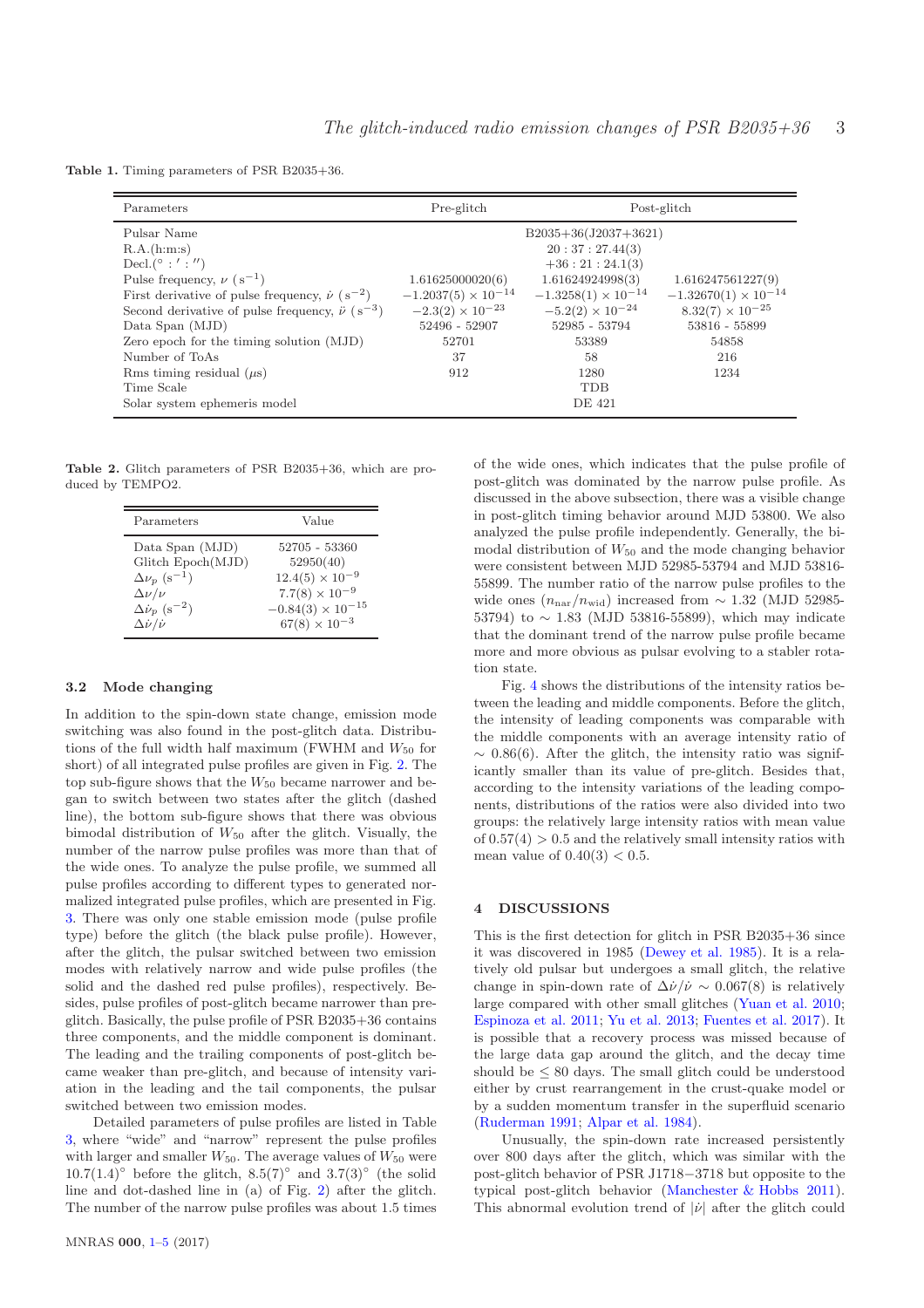**Table 3.** Pulse profile parameters. The "wide" and the "narrow" mean the pulse profiles with larger and smaller values of  $W_{50}$ .

<span id="page-3-2"></span>

| Parameters                                                                   | $Pre-glitch$  | Post–glitch           |               |                       |               |
|------------------------------------------------------------------------------|---------------|-----------------------|---------------|-----------------------|---------------|
| Data Span (MJD)                                                              | 52496 - 52907 | 52985 - 53794<br>wide |               | 53816 - 55899<br>wide |               |
| Mean FWHM $W_{50}$ , (°)                                                     | 10.7(1.4)     | narrow<br>3.8(5)      | 8.9(4)        | narrow<br>3.6(2)      | 8.4(8)        |
| Number of pulse profiles<br>Intensity ratio of leading and middle components | 28<br>0.86(6) | 29<br>0.40(3)         | 22<br>0.62(5) | 108<br>0.39(3)        | 59<br>0.57(4) |



<span id="page-3-0"></span>Figure 2. Distributions of  $W_{50}$  in unit of degree for PSR B2035+36, (a) distributions of  $W_{50}$  as observation dates (MJD), the black solid line and dot-dashed line are the average values of  $W_{50}$  (8.5(7)° and 3.7(2)°) of post-glitch; (b) the statistical distributions of  $W_{50}$ , the black and the red histograms are the pulse profiles of pre- and post-glitch, respectively.



<span id="page-3-1"></span>Figure 3. The integrated normalized pulse profiles of different pulse profile modes of PSR B2035+36. The solid and the dashed lines indicate the wide and narrow pulse profiles, respectively.



<span id="page-3-3"></span>Figure 4. Distributions of intensity ratio between the leading components and middle components for PSR B2035+36. The black solid line and the dot-dashed line are the average values of 0.57 and 0.40 of post-glitch. The red line is the boundary at 0.5.

not be explained by standard glitch models. We thus assume that there should be change in external braking torque accompanied with the glitch activity, and a gradually increasing braking torque, for example, a variable out-flowing particle density in the magnetosphere [\(Kou & Tong 2015\)](#page-4-20), will lead to the persistent increasing spin-down rate.

In our work, the average increase of  $|\dot{\nu}|$  is 9.6% <sup>[2](#page-3-4)</sup>. An additional braking torque may be induced by glitch activity, leading to the relatively large permanent increase in  $|\dot{\nu}|$ . In the wind braking scenario, the spin-down behavior is affected by the out flowing particle density  $\frac{\dot{\Omega}'}{\Omega} = \frac{\eta(\kappa')}{\eta(\kappa)}$ , where  $\Omega = 2\pi\nu$  is the angular velocity,  $\kappa$  means that the accelerated particle density is  $\kappa$  times of Goldreich-Julian charge density  $(\rho_e = \kappa \rho_{GJ})$ , and  $\eta = \sin^2 \alpha +$  $4.96 \times 10^2 \kappa B_{12}^{-8/7} \Omega^{-15/7} \cos^2 \alpha$  in the vacuum gap model [\(Xu & Qiao 2001](#page-4-21)). Glitch may induce the fluctuation of magnetosphere, and hence the process of particle accelera-tion and radiation [\(Kou & Tong 2015](#page-4-20)). To explain the  $9.6\%$ increase in spin-down rate, 22% increase in the particle density is needed in the vacuum gap case [\(Kou et al. 2016](#page-4-22)). However, in the MHD (short for magnetohydrodynamic) simulation, the relative change of  $|\nu|$  can be linked to the change of inclination angle  $\Delta \dot{\nu}/\dot{\nu} = \sin 2\alpha \Delta \alpha/(1 + \sin^2 \alpha)$ [\(Spitkovsky 2006;](#page-4-23) [Zhao et al. 2017](#page-4-9)). Glitch may change the magnetic field structure and hence the inclination angle [\(Ng et al. 2016](#page-4-24)). Corresponding to the 9.6% increase in

<span id="page-3-4"></span><sup>2</sup> [Lyne et al.](#page-4-6) [\(2010](#page-4-6)) presented 13.28% increase in  $|\nu|$  by measuring the peak-to-peak values of  $\nu$  for PSR B2035+36. A 13.8(6)% increase in  $|\dot{\nu}|$  was given by measuring the maximum and minimum values of  $\dot{\nu}$  using our data. We would like to adopt the average value of 9.6% increase in  $|\dot{\nu}|$  for further discussions.